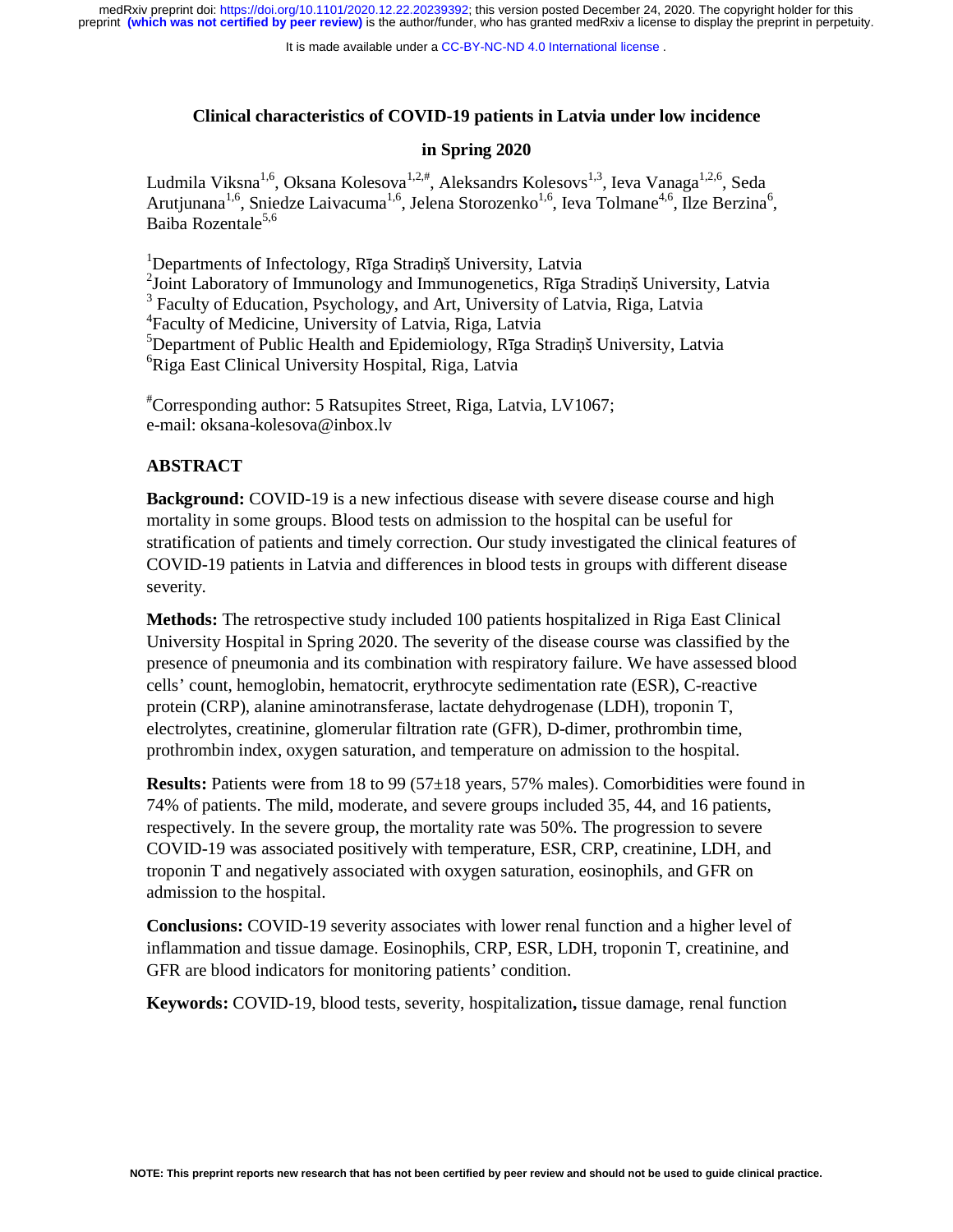It is made available under a [CC-BY-NC-ND 4.0 International license](http://creativecommons.org/licenses/by-nc-nd/4.0/) .

## **Introduction**

Coronavirus Disease (COVID-19) is a new infectious disease with a variable course, multiple organ dysfunction in severe cases, and mortality risk [1]. In the middle of December, there were 75,704,061 confirmed cases and 1,690,061death globally [2]. A meta-analysis of retrospective studies [3] demonstrated that severe COVID-19 disease course is observed in 12.6% to 23.5% of patients, while in groups with comorbidities, it was up to 44.5%. The mortality range is from 2.0% to 4.4 %, but it can reach 41.7% in patients with diabetes and hypertension.

Routine blood tests can help clinicians to assess the severity and prognosis of patients with COVID-19 [4]. Previous studies on clinical characteristics of patients with COVID-19 described that disease severity associates with low lymphocyte count on admission, comorbidities, and gender [5, 6, 7]. Moreover, C-reactive protein (CRP), procalcitonin, Ddimer levels, and leukocyte count were significantly higher in severe than in non-severe cases of COVID-19 [8]. A meta-analysis of 6320 patients from 52 studies [9] has included 36 laboratory parameters showed that the progression to severe phenotype also associates with elevated levels of neutrophils, prolonged prothrombin time, fibrinogen, erythrocyte sedimentation rate, IL-6, and IL-10 on admission to the hospital. However, most of these studies were conducted in Asian countries. European countries were not presented in this analysis, and we have reacted to the need for locally relevant data on disease course severity.

Latvia is one of the Baltic region countries, which reported the lowest total COVID-19 cases and death than in neighboring Estonia, Lithuania, Belarus, and Russia throughout the pandemic period in Spring 2020. In Latvia, the first case of SARS-CoV-2 infection was reported on 3 March 2020. At that time, the SARS-CoV-2 infection was diagnosed in 670 people in Europe [10]. During the first three months of pandemics, 1,066 total cases and 25 deaths were registered in Latvia [10]. This relatively favorable situation in Spring 2020 was a reason for speculations on clinical features of COVID-19 patients in Latvia and their deviance from those of patients in other countries.

This study investigated the clinical features of COVID-19 patients hospitalized in the largest hospital of Latvia, providing treatment for most patients in the country. It aimed to reveal differences in blood tests in patients with different COVID-19 severity, which was classified by the presence of pneumonia and its combination with respiratory failure.

#### **Material and methods**

The retrospective study started in July 2020. The Permission of the Central Medical Ethics Committee (protocol No. 01-29.1/2429) and Permission of the Ethics Committee of Rīga Stradiņš University (protocol No. 6-1/07/14) were obtained for this study. All patients were hospitalized in Riga East Clinical University Hospital (the largest hospital in Latvia) from March to June 2020. All patients had positive real-time reverse-transcription polymerase chain reaction (RT-PCT) for SARS-CoV-2 nucleic acids of a nasopharyngeal swab.

For laboratory tests, blood samples were received within 24 hours of admission to the hospital. Blood tests included the following groups of parameters: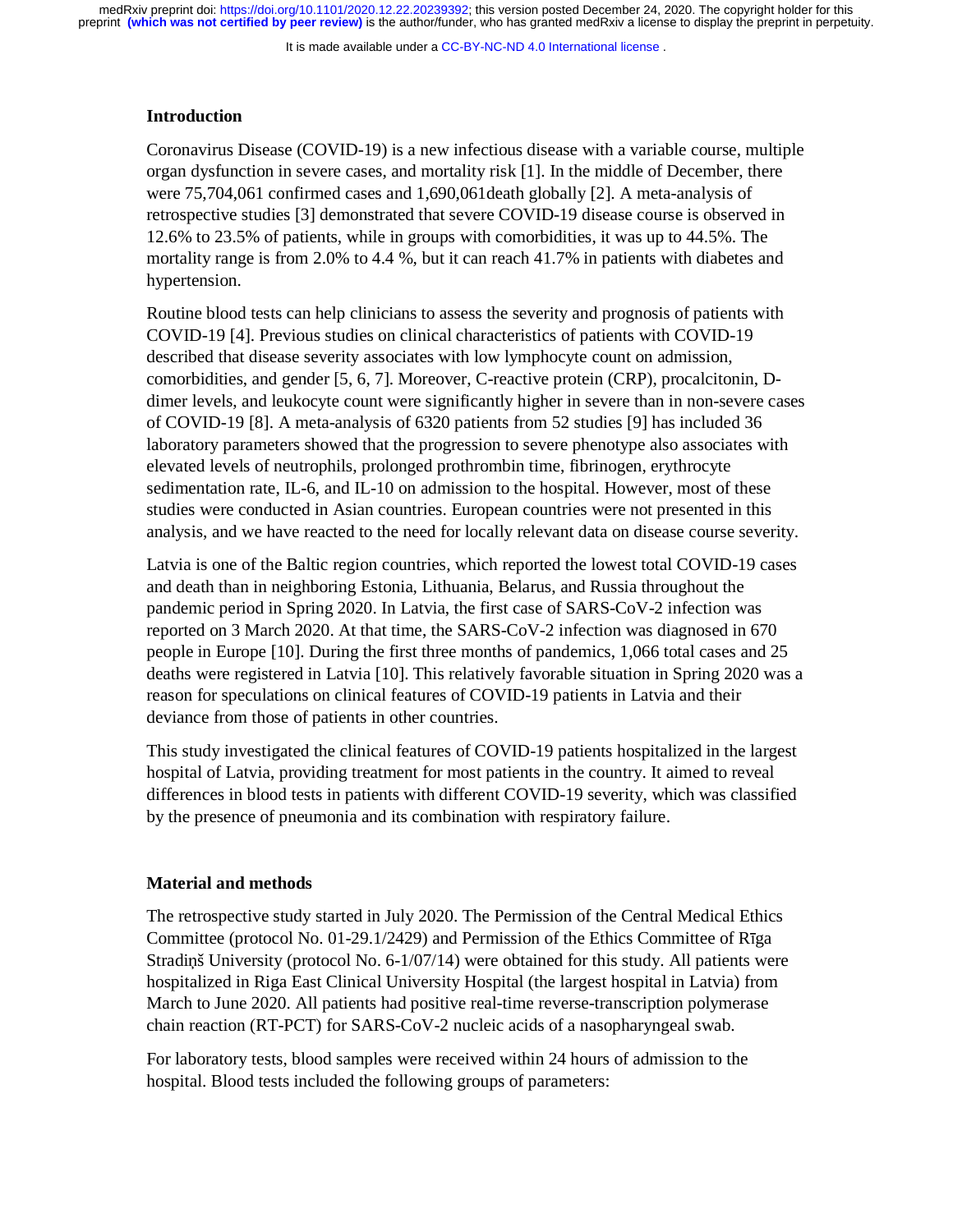It is made available under a [CC-BY-NC-ND 4.0 International license](http://creativecommons.org/licenses/by-nc-nd/4.0/) .

*Blood cells:* white cells count (WBC), neutrophils (Neu), lymphocytes (Ly), eosinophils (Eo) and monocytes (Mo), erythrocytes (RBC), platelet count (PLT), hemoglobin (Hb), and hematocrit (HCT);

*Inflammatory indicators:* erythrocyte sedimentation rate (ESR) and C-reactive protein (CRP);

*Tissue damage indicators:* alanine aminotransferase (ALT), lactate dehydrogenase (LDH), and troponin T (TnT);

*Electrolytes:* potassium and sodium concentration;

*Renal function indicators:* creatinine and glomerular filtration rate (GFR);

*Coagulation tests:* D-dimer, prothrombin time, and prothrombin index.

For analysis, also data of body's temperature and  $SpO<sub>2</sub>$  on admission were used.

For detection of the clinical course of COVID-19 medical documents were used. The severity of the clinical course of COVID-19 was assessed by using data about radiologically confirmed pneumonia and the development of respiratory failure. Disease outcome was defined as discharge or death.

We have used IBM SPSS 22.0 for computations. For a comparison of three groups, the Kruskal-Wallis test was applied. Following multiple pairwise comparisons included the Dunn-Bonferroni significance correction. The Chi-square test was used for the assessment of the distribution of nominal variables (e.g., gender or outcome). The Spearman rank correlation coefficient was applied for the assessment of relationships among laboratory indicators.

## **Results**

In total, 100 patients were included in the study. Table 1 presents demographics, epidemiological history, comorbidities, and symptoms on admission to the hospital.

| Characteristics                                 | Overall |
|-------------------------------------------------|---------|
| <b>Demographics</b>                             |         |
| Age, (s.d.), years                              | 57(18)  |
| Males / females, %                              | 57/43   |
| Riga is place of residence, %                   | 66      |
| Epidemiological history, %                      |         |
| Return from travel two weeks before the illness | 26      |
| Contact with suspected patients                 | 63      |
| Contact with confirmed patients                 | 51      |
| Comorbidities, %                                | 74      |
| Arterial hypertension                           | 44      |
| Chronic heart failure                           | 14      |
| Atherosclerosis                                 | 15      |
| Arrhythmias                                     | 12      |
| Diabetes mellitus                               | 11      |
| Chronic obstructive pulmonary disease           | 4       |
| Asthma                                          | 8       |

### **Table 1. Demographic, epidemiological, and clinical data of patients (n=100)**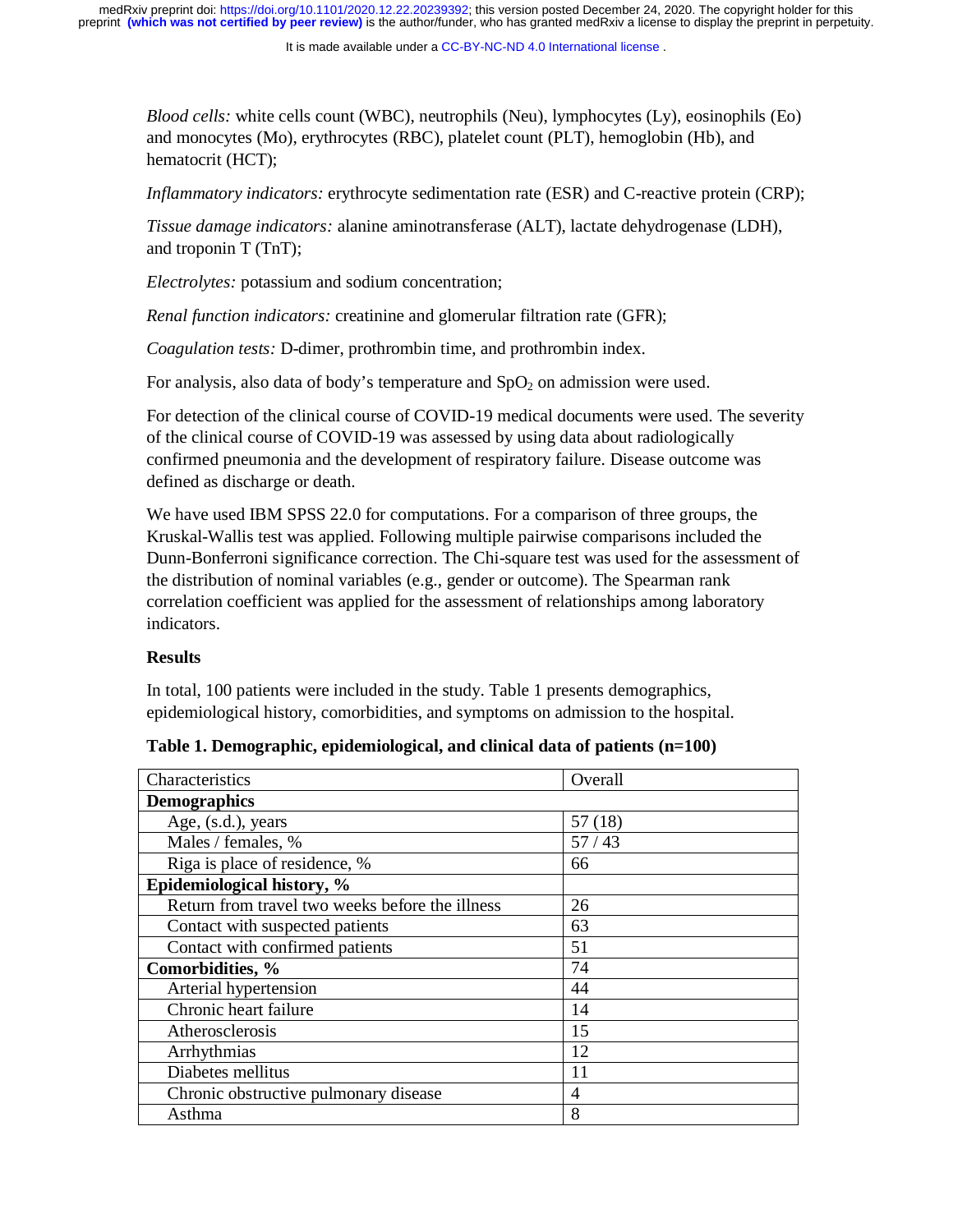It is made available under a CC-BY-NC-ND 4.0 International license.

| Chronic kidney disease                 | 6              |
|----------------------------------------|----------------|
| Adiposity                              | 8              |
| Cerebrovascular disease                | 8              |
| Oncological disease                    | 5              |
| Liver diseases                         | $\overline{4}$ |
| Medication before hospitalization, %   |                |
| Daily medication                       | 50             |
| Immunosuppressive therapy              | 1              |
| Symptoms on admission, %               |                |
| Fever                                  | 77             |
| Temperature $>$ 38.0 °C                | 63             |
| Cough                                  | 74             |
| Dry                                    | 52             |
| Productive                             | 15             |
| Paroxysmal                             | 6              |
| Fatigue                                | 35             |
| Varying degrees of shortness of breath | 20             |
| Heaviness in the chest                 | $\overline{4}$ |
| Headaches                              | 10             |
| Muscle pain                            | $\overline{2}$ |
| Sore throat                            | 3              |
| Scratching in the throat               | $\overline{2}$ |
| Gastrointestinal symptoms              | 6              |
| Loss of smell or taste                 | 1              |
| <b>Dizziness</b>                       | 6              |
| Anxiety and fear                       | $\overline{4}$ |
| Skin rash                              | 1              |
| Pulse rate $> 80$ beats per minute     | 62             |

The mean interval from the onset of symptoms to admission to the hospital for all patients was  $7±5$  days (0 to 24 days). The most common complaint on admission to the hospital was fever (77%). The mean body temperature on admission was  $37.9\pm0.9$  °C (min - 36.2 °C, max  $-40.0 \degree C$ ), 63% of patients had a temperature above 38.0  $\degree C$ . The second symptom was cough (74%), more often dry cough. The third self-reported symptom was fatigue (35%). Onefourth of patients have mentioned varying degrees of shortness of breath. Other symptoms were relatively rare. Gastrointestinal symptoms such as diarrhea, nausea, vomiting, or loss of appetite were reported in 6% of patients.

The mean time of the hospitalization was  $12\pm 8$  days (1 to 40 days). Fifty-nine percent of COVID-19 patients developed pneumonia during their illness, and 15% had respiratory failure. Acute liver damage during the COVID-19 was detected in 1% of patients and thromboembolism in 1%. Secondary bacterial infection was reported in 5% of patients.

In our study, all patients were categorized into three groups: mild, moderate, and severe cases. Mild cases included patients without X-ray confirmed pneumonia or respiratory failure. Moderate cases included patients with X-ray confirmed pneumonia and without respiratory failure. One patient from this group had admission to the Intensive Care Unit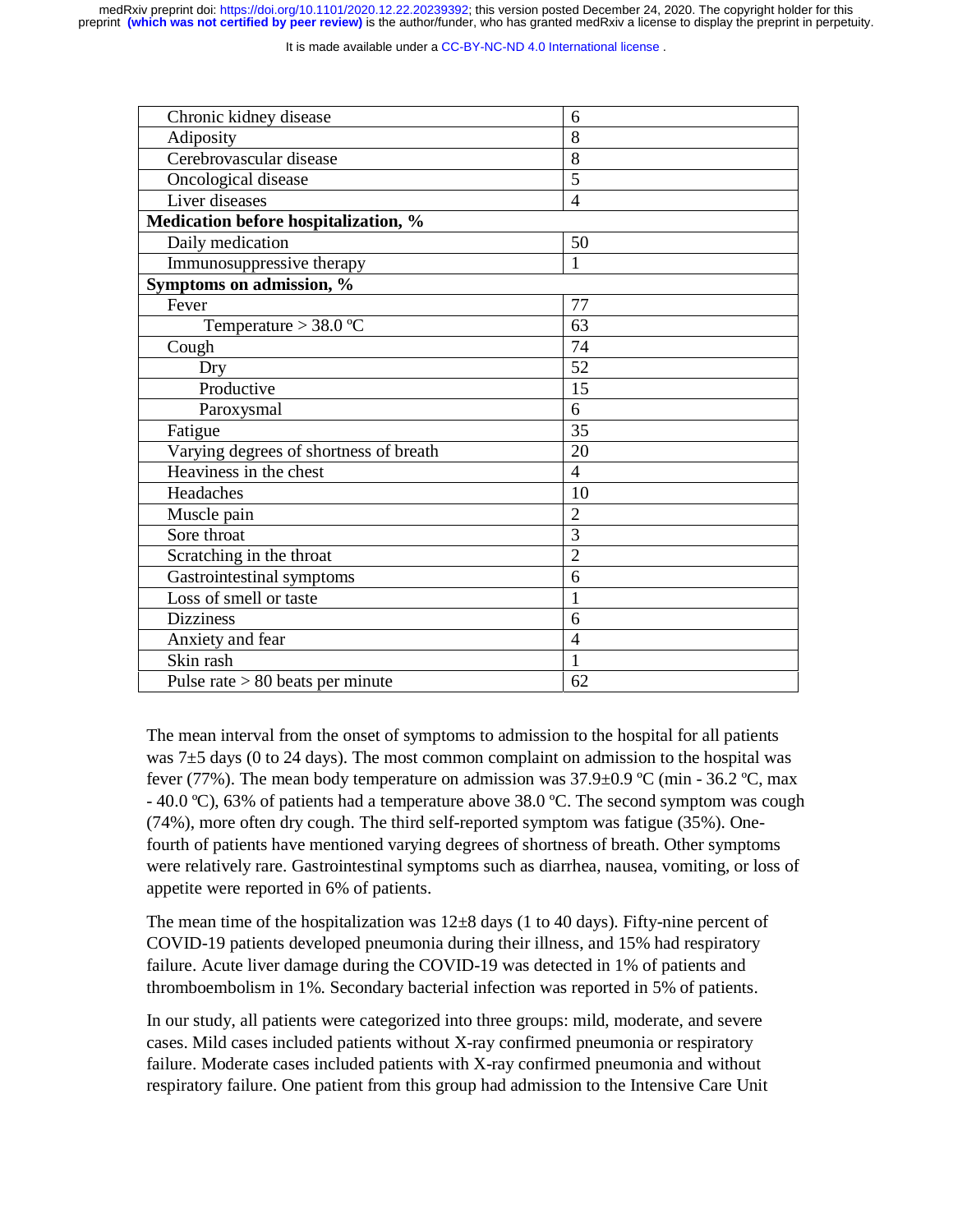(ICU). Severe cases included patients with confirmed pneumonia and respiratory failure. Sixty-six percent of the severe group had admission to ICU.

The mild group included 35 patients with COVID-19 (median age 49). The group of moderate cases included 44 patients (median  $age - 65$ ), and the group of severe cases included 16 patients (median age was 59). The mortality rate was 2.3% in the moderate group and 50% in the severe group that associated significantly with the disease course (Table 2). All patients of the mild group were discharged.

|                                                                               |             |                                |                    | Disease severity                  |             |                                   |           | All patients                  |                                                                             |
|-------------------------------------------------------------------------------|-------------|--------------------------------|--------------------|-----------------------------------|-------------|-----------------------------------|-----------|-------------------------------|-----------------------------------------------------------------------------|
| Parameters                                                                    |             | Mild                           | Moderate<br>Severe |                                   |             |                                   |           |                               | Kruskal-<br>Wallis test                                                     |
|                                                                               | $\mathbf N$ | Median<br>(IQR)                | $\mathbf N$        | Median<br>(IQR)                   | $\mathbf N$ | Median<br>(IQR)                   | ${\bf N}$ | Median<br>(IQR)               | H<br>14.98**<br>9.80**<br>3.15<br>5.21<br>4.44<br>3.88<br>$10.73**$<br>2.11 |
| SpO <sub>2</sub> , %                                                          | 32          | $98.00^a$<br>(96.25;<br>98.00) | 36                 | $97.00^a$<br>(95.00;<br>98.00)    | 16          | $92.50^{b}$<br>(88.25; 97.00)     | 84        | 97.00<br>(94.50;<br>98.00)    |                                                                             |
| Temperature,<br>°C                                                            | 34          | $37.2^{\rm a}$<br>(36.8; 38.4) | 43                 | $38.0^{a,b}$<br>(37.3; 38.5)      | 16          | $38.6^{b}$<br>(37.5; 39.2)        | 93        | 38.0<br>(37.1; 38.5)          |                                                                             |
| <b>Blood cells</b>                                                            |             |                                |                    |                                   |             |                                   |           |                               |                                                                             |
| $\overline{\text{WBC}}$ , $\times 10^3/\mu l$<br>(reference<br>range 4.0-9.0) | 28          | 5.85<br>(4,74; 7,03)           | 41                 | 5.35<br>(3.83; 8.06)              | 15          | 6.17<br>(5.28; 9.88)              | 84        | 5.64<br>(4.31; 8.06)          |                                                                             |
| WBC ><br>$9.0\times10^3/\mu$ l, %                                             |             | 11                             |                    | 17                                |             | 33                                |           | 18                            |                                                                             |
| Neutrophils,<br>$\times 10^3/\mu$ l,<br>(reference<br>range 2.9-7.0)          | 28          | 3.65<br>(2.80; 4.93)           | 39                 | 3.11<br>(2.38; 5.60)              | 15          | 4.71<br>(3.20; 8.59)              | 82        | 3.74<br>(2.72; 5.61)          |                                                                             |
| Lymphocytes,<br>$\times 10^3/\mu$ l,<br>(reference<br>range 1.2-3.5)          | 28          | 1.32<br>(1.06; 1.96)           | 40                 | 1.13<br>(0.84; 1.63)              | 15          | 1.07<br>(0.89; 1.54)              | 83        | 1.16<br>(0.91; 1.71)          |                                                                             |
| Lymphocytes<br>$<$ 1.2 $\times$ 10 <sup>3</sup> /µ1, %                        |             | 39                             |                    | 60                                |             | 67                                |           | 54                            |                                                                             |
| Monocytes,<br>$\times 10^3/\mu$ l,<br>(reference<br>range 0.2-0.8)            | 28          | 0.51<br>(0.38; 0.72)           | 40                 | 0.45<br>(0.34; 0.68)              | 15          | 0.37<br>(0.20; 0.62)              | 83        | 0.48<br>(0.35; 0.68)          |                                                                             |
| Eosinophils,<br>$\times 10^3/\mu$ l,<br>(reference<br>range 0.04-0.5)         | 28          | $0.04^{\rm a}$<br>(0.00; 0.11) | 40                 | 0.01 <sup>b</sup><br>(0.00; 0.03) | 15          | 0.00 <sup>b</sup><br>(0.00; 0.01) | 83        | 0.01<br>(0.00; 0.04)          |                                                                             |
| Eosinophils<br>$<$ 0.04 $\times$ 10 <sup>3</sup> /µl,<br>%                    |             | 54                             |                    | 85                                |             | 93                                |           | 76                            |                                                                             |
| Platelet,<br>$\times 10^3/\mu$ l,<br>(reference<br>range150-400)              | 28          | 218.00<br>(153.00;<br>268.00)  | 41                 | 180.00<br>(128.50;<br>219.00)     | 15          | 172.00<br>(148.00;<br>239.00)     | 84        | 182.00<br>(142.50;<br>236.00) |                                                                             |

| Table 2. Differences in laboratory indicators, outcome, and demography in patients |
|------------------------------------------------------------------------------------|
| with mild, moderate, and severe COVID-19 disease course                            |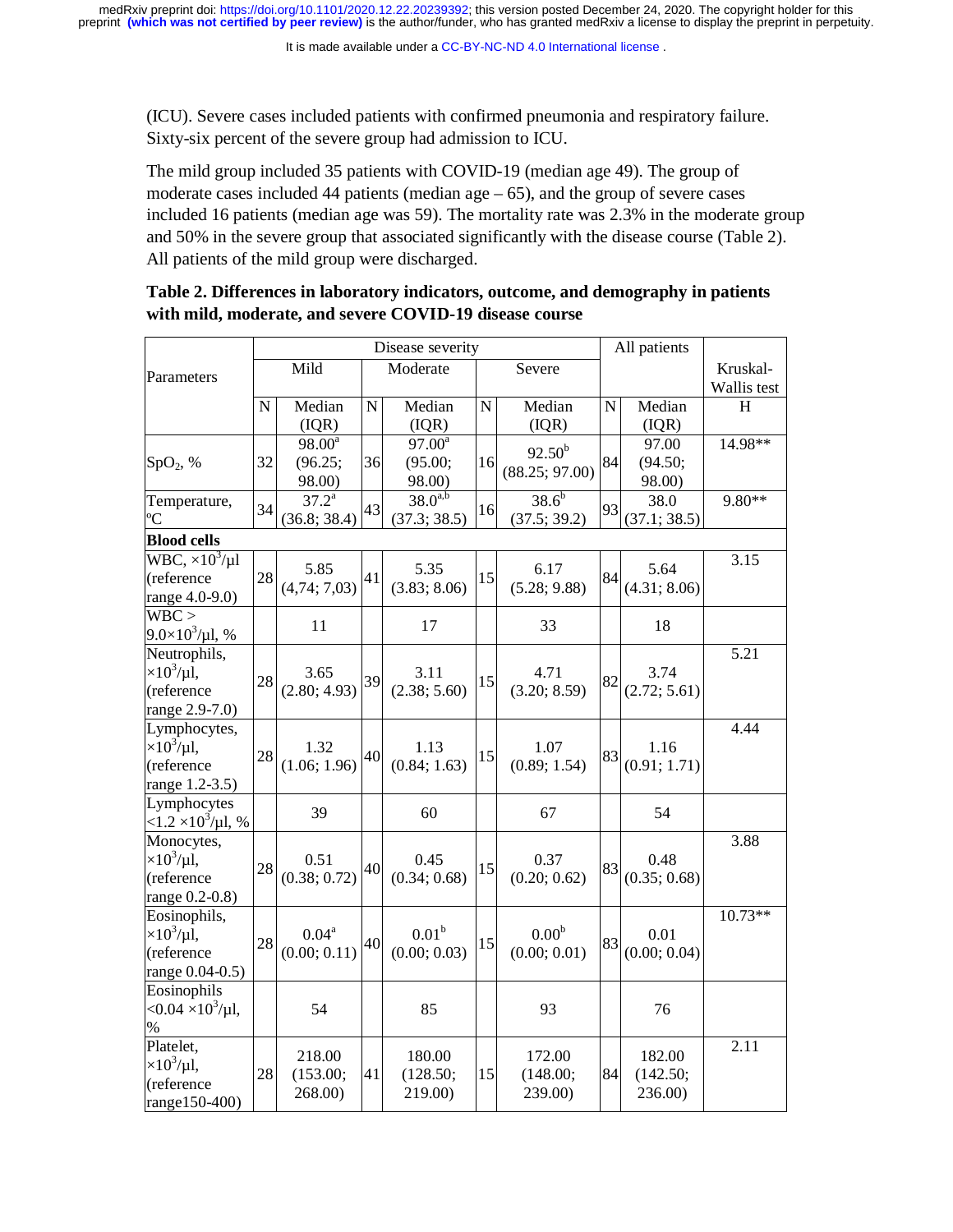medRxiv preprint doi: [https://doi.org/10.1101/2020.12.22.20239392;](https://doi.org/10.1101/2020.12.22.20239392) this version posted December 24, 2020. The copyright holder for this<br>preprint (which was not certified by peer review) is the author/funder, who has grante

#### It is made available under a [CC-BY-NC-ND 4.0 International license](http://creativecommons.org/licenses/by-nc-nd/4.0/) .

| $RBC \times 10^6/\mu$ l,<br>(reference<br>range: males<br>4.0-5.5, females<br>$3.9 - 5.0$       | $28\,$ | 4.56<br>(3.97; 5.02)                    | 41 | 4.64<br>(4.39; 4.94)                 | 15 | 4.70<br>(4.01; 5.01)                   | 84 | 4.64<br>(4.16; 4.98)          | 0.30       |
|-------------------------------------------------------------------------------------------------|--------|-----------------------------------------|----|--------------------------------------|----|----------------------------------------|----|-------------------------------|------------|
| Hemoglobin,<br>mg/ml<br>(reference<br>range: males<br>$13.0 - 16.5$ ,<br>females 12.0-<br>15.0) | 28     | 13.65<br>(12.60;<br>14.85)              | 41 | 14.10<br>(12.65;<br>14.90)           | 15 | 13.60<br>(12.30; 14.90)                | 84 | 13.90<br>(12.35;<br>14.90)    | 0.32       |
| Hematocrit, %<br>(reference<br>range: males<br>40-48, females<br>$36-42)$                       | 28     | 40.85<br>(37.13;<br>45.03)              | 41 | 41.70<br>(38.35;<br>43.90)           | 15 | 40.60<br>(36.40; 44.80)                | 84 | 41.30<br>(37.40;<br>44.05)    | 0.61       |
| <b>Inflammatory indicators</b>                                                                  |        |                                         |    |                                      |    |                                        |    |                               |            |
| ESR, mm/h<br>(reference<br>range $<$ 20)                                                        | 25     | $17.00^{\rm a}$<br>(8; 22)              | 35 | $26.00^{b}$<br>(16; 39)              | 15 | $28.00^{b}$<br>(19; 42)                | 75 | 23.00<br>(14; 33.5)           | $10.70**$  |
| CRP, mg/l<br>(reference<br>range $<$ 5.0)                                                       | 27     | $3.70^{\rm a}$<br>(0.80;<br>29.60)      | 40 | $29.60^{b}$<br>(12.70;<br>69.45)     | 16 | $65.55^{\rm b}$<br>(33.78;<br>141.43)  | 83 | 29.00<br>(3.73;<br>65.75)     | $18.69***$ |
| <b>Tissue damage indicators</b>                                                                 |        |                                         |    |                                      |    |                                        |    |                               |            |
| ALT, U/l                                                                                        |        |                                         |    |                                      |    |                                        |    |                               | 5.91       |
| (reference<br>range<br>(41)                                                                     | 23     | 18.00<br>(12.00;<br>34.00)              | 38 | 17.54<br>(9.00; 25.5)                | 14 | 33.00<br>(13.75; 58.19)                | 75 | 20.00<br>(11.25;<br>32.00)    |            |
| LDH, U/l<br>(reference<br>range 135-225)                                                        | 12     | $207.50^{\circ}$<br>(169.75;<br>298.25) | 20 | $218.00^a$<br>(171.25;<br>259.25     | 8  | $368.50^{b}$<br>(291.00;<br>585.00)    | 40 | 220.00<br>(181.00;<br>323.00) | $8.50*$    |
| Troponin T,<br>pg/ml<br>(reference<br>range $<$ 14.0)                                           | 11     | $8.22^{\rm a}$<br>(7.45;<br>11.49)      | 17 | $12.13^a$<br>(7.80; 18.90)           | 8  | $39.40^{b}$<br>(17.80;<br>105.16       | 36 | 11.82<br>(7.90;<br>23.10)     | $11.10**$  |
| <b>Electrolytes</b>                                                                             |        |                                         |    |                                      |    |                                        |    |                               |            |
| $K^+$ , mmol/l<br>(reference<br>range: 3.5-5.1)                                                 | 14     | 3.85<br>(3.40; 4.44)                    | 29 | 4.14<br>(3.81; 4.44)                 | 13 | 4.20<br>(3.98; 4.40)                   | 56 | 4.15<br>(3.68; 4.44)          | 1.44       |
| $Na^+$ , mmol/l<br>(reference<br>range 136-146)                                                 | 14     | 138.00<br>(135.88;<br>140.10            | 29 | 135.40<br>(134.35;<br>138.00)        | 13 | 136.10<br>(132.60;<br>140.85)          | 56 | 136.20<br>(135.03;<br>139.18) | 3.51       |
| <b>Renal function indicators</b>                                                                |        |                                         |    |                                      |    |                                        |    |                               |            |
| Creatinine,                                                                                     |        |                                         |    |                                      |    |                                        |    |                               | $17.71***$ |
| $\mu$ mol/l<br>(reference<br>range:<br>male 62-106,<br>female 44-80)                            | 28     | $66.00^{\rm a}$<br>(57.95;<br>78.75)    | 38 | $75.00^{\circ}$<br>(66.00;<br>86.00) | 16 | $94.50^{b}$<br>(81.00;<br>110.25       | 82 | 74.50<br>(64.00;<br>92.00)    |            |
| GFR, ml/min/<br>1.73m <sup>2</sup>                                                              | 28     | $103.50^a$<br>(82.75;                   | 37 | 86.00 <sup>b</sup><br>(69.50;        | 16 | $69.\overline{50^b}$<br>(49.00; 83.75) | 81 | 86.00<br>(70.75;              | $17.61***$ |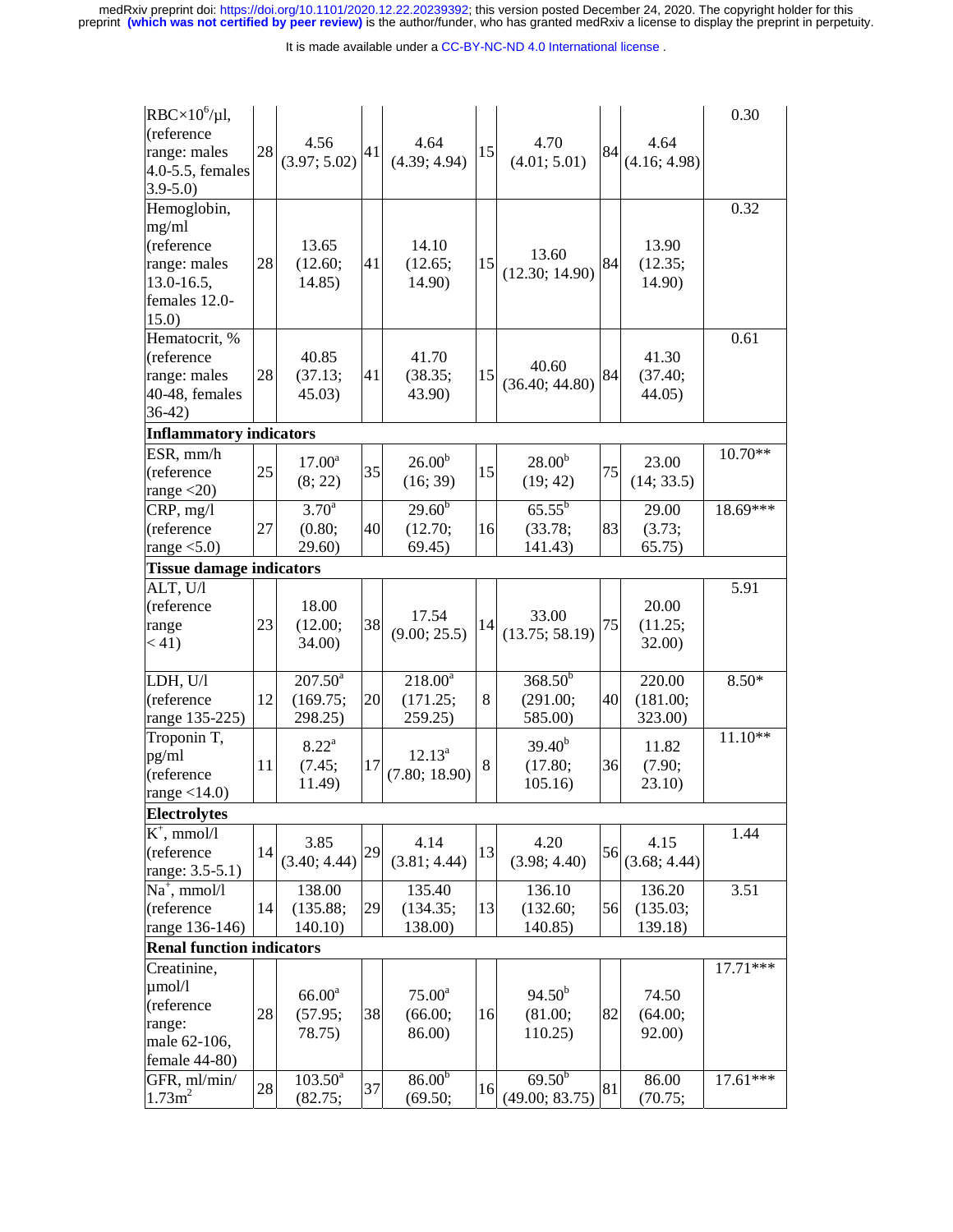It is made available under a [CC-BY-NC-ND 4.0 International license](http://creativecommons.org/licenses/by-nc-nd/4.0/) .

| (reference                                                     |    | 116.00)                             |    | 101.00)                                 |    |                            |    | 106.25                     |                                  |
|----------------------------------------------------------------|----|-------------------------------------|----|-----------------------------------------|----|----------------------------|----|----------------------------|----------------------------------|
| range $>90$ )                                                  |    |                                     |    |                                         |    |                            |    |                            |                                  |
| <b>Coagulation's indicators</b>                                |    |                                     |    |                                         |    |                            |    |                            |                                  |
| D-dimer, $\mu$ g/l<br>(reference<br>range $<$ 0.50)            | 10 | 0.49<br>(0.30; 1.74)                | 18 | 0.40<br>(0.29; 0.57)                    | 9  | 0.90<br>(0.34; 3.09)       | 37 | 0.48<br>(0.31; 0.92)       | 2.85                             |
| Prothrombin<br>time, sec<br>(reference<br>range 10.4-<br>12.6) | 13 | 11.90<br>(11.15;<br>12.80)          | 26 | 12.45<br>(11.98;<br>14.93)              | 10 | 13.20<br>(11.15; 19.95)    | 49 | 12.30<br>(11.58;<br>14.08) | 3.48                             |
| Prothrombin<br>index, %<br>(reference<br>range 70-130)         | 14 | 86.95<br>(79.98;<br>91.50)          | 28 | 79.30<br>(59.80;<br>86.63)              | 11 | 72.80<br>(40.60; 92.70)    | 53 | 81.80<br>(68.05;<br>89.48) | 2.36                             |
| <b>Demographics</b>                                            |    |                                     |    |                                         |    |                            |    |                            |                                  |
| Age, years                                                     | 35 | $49.00^{\rm a}$<br>(31.00;<br>64.00 | 44 | 65.00 <sup>b</sup><br>(50.00;<br>74.00) | 16 | $59.00b$ (52.00;<br>72.00) | 95 | 58.50<br>(46.00;<br>72.00) | 12.44**                          |
| Females, %                                                     | 35 | 42.9                                | 44 | 45.5                                    | 16 | 37.5                       | 95 | 43.2                       | $\chi^2(2)=0.31$ ,<br>$p = .859$ |
| <b>Outcome</b>                                                 |    |                                     |    |                                         |    |                            |    |                            |                                  |
| Death, %                                                       | 35 | 0.0                                 | 44 | 2.3                                     | 16 | 50.0                       | 95 | 9.5                        | $\chi^2(2)=39.96$<br>, $p<.001$  |

Note. Different superscript letters (a, b) mean differences between groups. IQR – interquartile range,  $SpO<sub>2</sub>$  – saturation of oxygen, WBC – leucocytes, RBC – erythrocytes, ESR – erythrocyte sedimentation rate, CRP – Creactive protein, GFR – glomerular filtration rate, ALT – alanine aminotransferase, LDH – lactate dehydrogenase.

\*  $p < 0.05$ . \*\*  $p < 0.01$ . \*\*\*  $p < 0.001$ .

#### **Oxygen saturation and body temperature**

The level of  $SpO<sub>2</sub>$  was significantly lower in the group with severe disease course than in groups with mild or moderate disease course. Patients' temperature was significantly lower in the group with mild disease course than in the group with severe disease course.

## **Blood cells**

Differences in blood cells' count were found in eosinophil count. The level of eosinophils was significantly lower in groups with moderate or severe disease course than in the group with mild disease course. There were no differences in neutrophil count, lymphocytes, monocytes, platelets, erythrocytes, hematocrit, and hemoglobin. Leukocytosis on admission was found in 11% of patients with mild COVID-19, 17% of moderate cases, and 33% of patients with severe disease course. There were no significant differences in this distribution, χ  $2<sup>2</sup>(2) = 3.44$ , p = 0.179. Lymphocytopenia on admission was present in 54% of patients. It was observed in 39% of patients with mild disease course, in 60% of patients with moderate, and in 67% of patients with severe course. This distribution was also without significant differences,  $\chi^2(2) = 3.99$ , p = 0.136. Eosinopenia was observed in 76% of patients with COVID-19. It was distributed with significant differences among groups,  $\chi^2(2) = 11.94$ , p = 0.000 M 0.009. In patients with severe disease course, eosinopenia was present in 93% of cases, in patients with a moderate disease course in 85%, and in mild patients in 54%.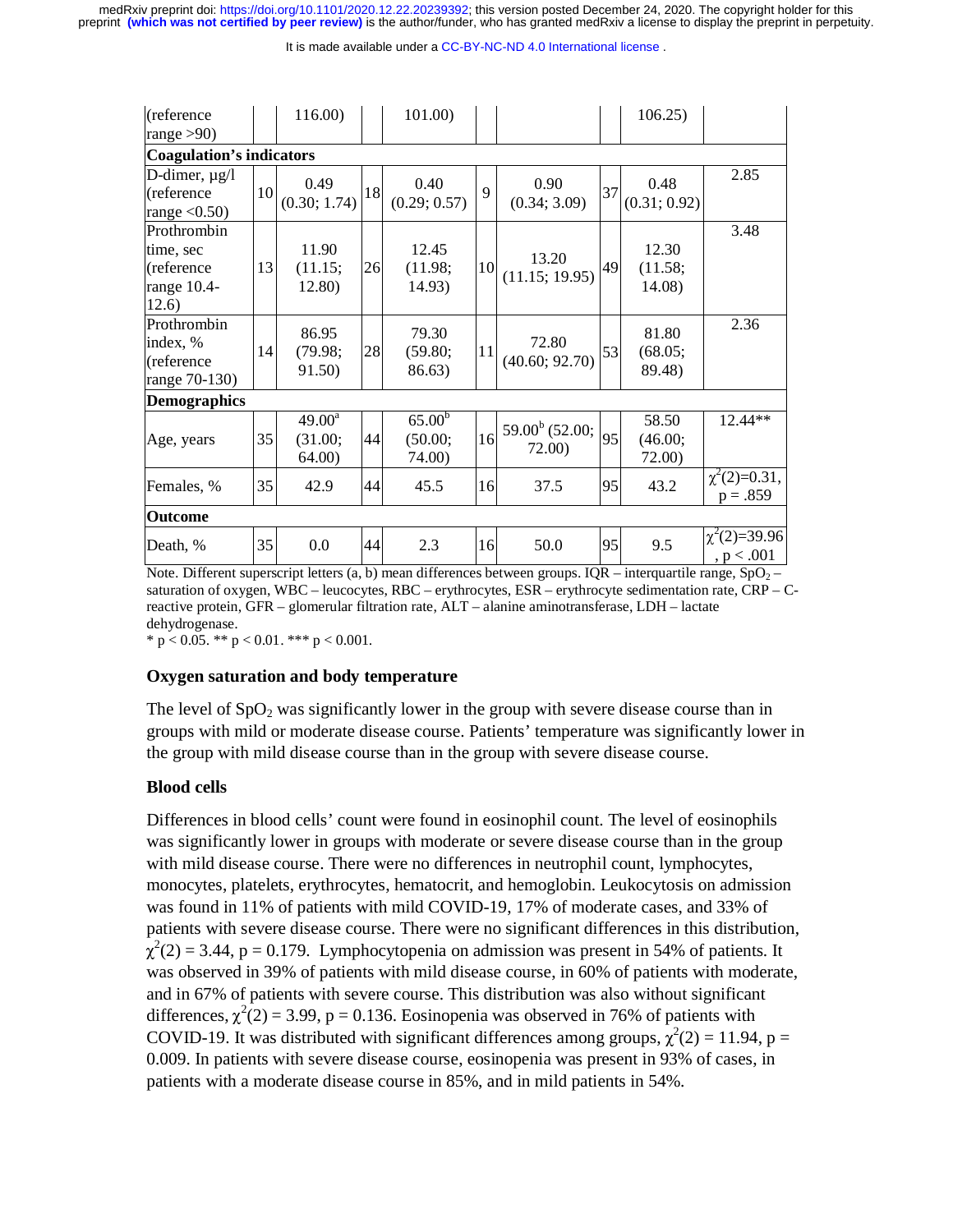It is made available under a [CC-BY-NC-ND 4.0 International license](http://creativecommons.org/licenses/by-nc-nd/4.0/) .

## **Inflammatory indicators**

ESR was higher in the group with moderate or severe disease course than in the group with mild disease course. The level of C-reactive protein also was higher in groups with moderate or severe disease course than in the group with mild disease course.

# **Renal function indicators**

The level of creatinine was significantly higher in the group with severe disease course than in groups with mild or moderate disease course. The level of GFR was significantly lower in groups with moderate or severe disease course than in the group with mild disease course.

# **Tissue damage indicators**

The levels of LDH and troponin T were higher in the group with severe disease course than in groups with mild or moderate disease course. The level of ALT demonstrated no differences among groups.

# **Coagulation tests and electrolytes**

There were no differences in D-dimer, prothrombin time and index, and potassium or sodium concentration among groups of patients on their admission to the hospital.

# **Relationships among indicators**

Age correlated positively with ESR,  $r_s(78) = 0.29$ ,  $p = 0.008$ , creatinine,  $r_s(85) = 0.31$ ,  $p =$ 0.003, and troponin T,  $r_s(37) = 0.37$ ,  $p = 0.001$ . Negative correlations were observed between age and temperature,  $r_s(96) = -0.21$ ,  $p = 0.039$ , RBC,  $r_s(87) = -0.21$ ,  $p = 0.046$ , and GFR,  $r_s(34) = -0.55$ ,  $p < 0.001$ .

Table 2 presents the interrelations among other indicators. Temperature correlated positively with creatinine,  $r_s(85) = 0.27$ ,  $p < 0.05$ , and CRP,  $r_s(86) = 0.50$ ,  $p < 0.001$ . It also correlated negatively with  $SpO<sub>2</sub> r<sub>s</sub>(88) = -0.28$ , p < 0.01, leukocyte count, r<sub>s</sub>(87) = -0.60, p < 0.001, lymphocytes,  $r_s(86) = -0.49$ ,  $p < 0.001$ , and eosinophils,  $r_s(86) = -0.65$ ,  $p < 0.001$ . SpO<sub>2</sub> correlated positively with GFR,  $r_s(76) = 0.24$ , p < 0.05, and negatively with ESR,  $r_s(71) = -$ 0.29, p < 0.05, creatinine,  $r_s(77) = -0.36$ , p < 0.01, CRP,  $r_s(78) = -0.52$ , p = 0.001, LDH,  $r_s(36) = -0.65$ ,  $p = 0.001$ , and troponin T,  $r_s(34) = -0.40$ ,  $p < 0.05$ .

|           | Π.           | 2.     | 3.       | 4.     | 5.   | <sup>6.</sup> | 7. | 8. | 9. | 10. | 11. | 12. | 13. | 14. | 15. |
|-----------|--------------|--------|----------|--------|------|---------------|----|----|----|-----|-----|-----|-----|-----|-----|
| $1.$ Temp | 1.00         |        |          |        |      |               |    |    |    |     |     |     |     |     |     |
| n         | 98           |        |          |        |      |               |    |    |    |     |     |     |     |     |     |
| 2. $SpO2$ | $-.28**$     | 1.00   |          |        |      |               |    |    |    |     |     |     |     |     |     |
| 'n        | 88           | 89     |          |        |      |               |    |    |    |     |     |     |     |     |     |
| 3. WBC    | $-.60*$      | $-.14$ | 1.00     |        |      |               |    |    |    |     |     |     |     |     |     |
| n         | 87           | 79     | 89       |        |      |               |    |    |    |     |     |     |     |     |     |
| 4. Neu    | $-.10$       | $-.21$ | $.92***$ | 1.00   |      |               |    |    |    |     |     |     |     |     |     |
| n         | 85           | 77     | 87       | 87     |      |               |    |    |    |     |     |     |     |     |     |
| 5. Ly     | $-49***$ .18 |        | $.46***$ | $.21*$ | 1.00 |               |    |    |    |     |     |     |     |     |     |

## **Table 2. Spearman rank correlations between indicators**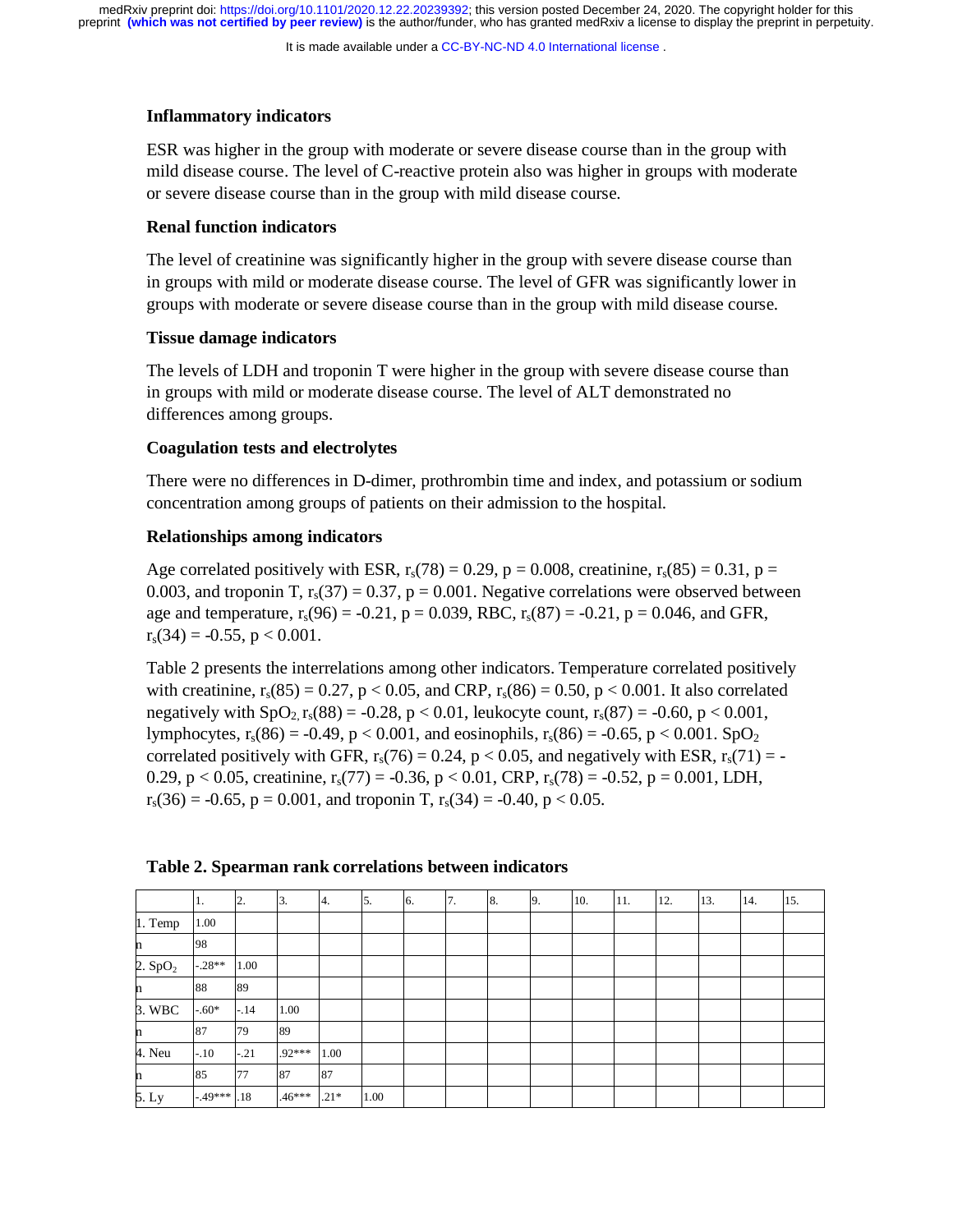#### It is made available under a CC-BY-NC-ND 4.0 International license.

| n         | 86       | 78       | 88       | 87      | 88       |          |         |         |          |        |           |         |          |         |        |
|-----------|----------|----------|----------|---------|----------|----------|---------|---------|----------|--------|-----------|---------|----------|---------|--------|
| 6. Eo     | $-65***$ | .18      | $.30**$  | .16     | $.53***$ | 1.00     |         |         |          |        |           |         |          |         |        |
|           | 86       | 78       | 88       | 87      | 88       | 88       |         |         |          |        |           |         |          |         |        |
| 7. RBC    | .01      | .12      | .06      | $-.04$  | .13      | $-16$    | 1.00    |         |          |        |           |         |          |         |        |
| n         | 87       | 79       | 89       | 87      | 88       | 88       | 89      |         |          |        |           |         |          |         |        |
| 8. PLT    | $.27*$   | .09      | $.50***$ | .49***  | .38***   | $.37***$ | $-.15$  | 1.00    |          |        |           |         |          |         |        |
| n.        | 87       | 79       | 89       | 87      | 88       | 88       | 89      | 89      |          |        |           |         |          |         |        |
| 9. ESR    | .17      | $-0.29*$ | $.26*$   | $.35**$ | $-0.20$  | $-.15$   | $-30**$ | .13     | 1.00     |        |           |         |          |         |        |
| n         | 78       | 71       | 80       | 79      | 80       | 80       | 80      | 80      | 80       |        |           |         |          |         |        |
| 10. ALT   | .10      | $-0.06$  | .06      | .07     | $-0.09$  | $-0.06$  | $.30**$ | $-0.08$ | .02      | 1.00   |           |         |          |         |        |
|           | 79       | 71       | 78       | 76      | 77       | 77       | 78      | 78      | 72       | 80     |           |         |          |         |        |
| 11. Creat | $.27*$   | $-.36**$ | .18      | .20     | $-0.08$  | $-.37**$ | .17     | $-12$   | $.25*$   | .02    | 1.00      |         |          |         |        |
| n         | 85       | 77       | 85       | 83      | 84       | 84       | 85      | 85      | 77       | 78     | 87        |         |          |         |        |
| 12. GFR   | $-0.07$  | $.24*$   | $-.19$   | $-.20$  | .00      | $.26*$   | $-.04$  | .11     | $-0.23*$ | .10    | $-.80***$ | 1.00    |          |         |        |
|           | 84       | 76       | 84       | 83      | 84       | 84       | 84      | 84      | 77       | 77     | 86        | 86      |          |         |        |
| 13. CRP   | $.50***$ | $-52***$ | .04      | .17     | $-40***$ | $-44***$ | $-.08$  | $-20$   | $.56***$ | .06    | $.37***$  | $-.23*$ | 1.00     |         |        |
| n         | 86       | 78       | 86       | 84      | 85       | 85       | 86      | 86      | 77       | 79     | 86        | 85      | 88       |         |        |
| 14. LDH   | .28      | $-65***$ | .25      | $.38*$  | $-32*$   | $-45**$  | .24     | $-13$   | $.31*$   | .23    | $.35*$    | $-.30$  | $.75***$ | 1.00    |        |
| n         | 42       | 36       | 42       | 41      | 42       | 42       | 42      | 42      | 42       | 41     | 42        | 42      | 42       | 43      |        |
| 15. D-di  | $-25$    | .03      | $.41**$  | $.46**$ | $-.14$   | .08      | .09     | .15     | .11      | .13    | .10       | $-.21$  | $.33*$   | $.47**$ | 1.00   |
|           | 40       | 36       | 40       | 39      | 40       | 40       | 40      | 40      | 38       | 39     | 41        | 41      | 41       | 32      | 41     |
| 16. TnT   | .09      | $-.40*$  | .21      | $.40*$  | $-29$    | $-28$    | .01     | $-20$   | $.41*$   | $-.01$ | $.38*$    | $-41*$  | $.68***$ | 37      | $.34*$ |
|           |          |          |          |         |          |          |         |         |          |        |           |         |          |         |        |

Temp – temperature, SpO<sub>2</sub> – oxygen saturation, WBC – leucocytes, Neu – neutrophils, Ly – lymphocytes, Eo – eosinophils, RBC – erythrocytes, PLT – platelet, ESR – erythrocyte sedimentation rate, CRP – C-reactive protein, Creat – creatinine, GFR – glomerular filtration rate, ALT – alanine aminotransferase, LDH – lactate dehydrogenase, D-di – D-dimer, TnT – troponin T

n 38 34 38 37 38 38 38 38 34 36 38 38 39 28 36

\* p < 0.05. \*\* p < 0.01. \*\*\* p < 0.001.

The correlation analysis revealed some associations between parameters associated with the disease course. Lymphocytes correlated positively with eosinophils,  $r_s(88) = 0.53$ , p < 0.001, leukocytes,  $r_s(88) = 0.46$ ,  $p < 0.001$ , and platelets,  $r_s(89) = 0.50$ ,  $p < 0.001$ . CRP correlated positively with ESR,  $r_s(77) = 0.56$ , p < 0.001, creatinine,  $r_s(86) = 0.37$ , p < 0.001, LDH,  $r_s(42)$  $= 0.75$ , p < 0.001, troponin T, r<sub>s</sub>(39) = 0.68, p < 0.001, and negatively with eosinophils, r<sub>s</sub>(85)  $= -0.44$ ,  $p = 0.001$ , lymphocytes,  $r_s(85) = -0.40$ ,  $p < 0.001$ , and GFR,  $r_s(85) = -0.23$ ,  $p < 0.05$ . LDH correlated positively with ESR,  $r_s(42) = 0.31$ ,  $p < 0.05$ , and creatinine,  $r_s(88) = 0.46$ ,  $p <$ 0.001, and negatively with lymphocytes,  $r_s(42) = -0.32$ ,  $p < 0.05$ , and eosinophils,  $r_s(42) = -0.32$ 0.45, p < 0.01. Troponin T correlated positively with ESR,  $r_s(34) = 0.41$ , p < 0.05, and creatinine,  $r_s(38) = 0.38$ ,  $p < 0.05$ , and negatively with GFR,  $r_s(38) = -0.41$ ,  $p < 0.05$ .

# **Discussion**

Routine blood tests can help clinicians to assess the severity of patients with COVID-19. Our results showed that some blood parameters on admission to the hospital associate with the progression of disease severity. These parameters included eosinophils, inflammatory indicators (ESR and CRP), renal function indicators (creatinine and GFR), and tissue damage markers (LDH and troponin T). The patients with more severe disease course had higher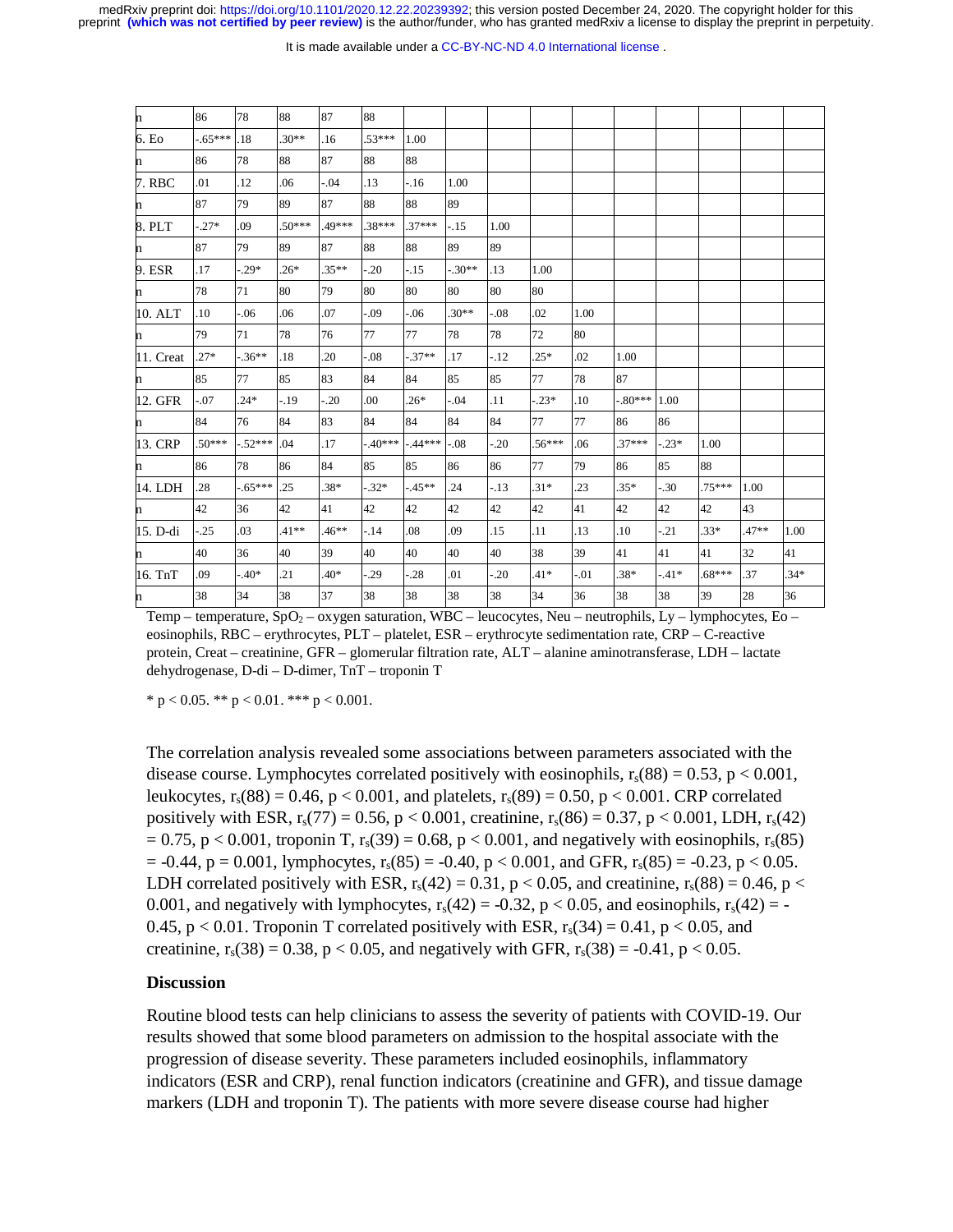It is made available under a [CC-BY-NC-ND 4.0 International license](http://creativecommons.org/licenses/by-nc-nd/4.0/) .

temperature, lower blood oxygen saturation, lower eosinophils count, higher ESR, higher CRP and creatinine levels, lower GFR, and higher levels of LDH and troponin T on admission to the hospital than patients with milder disease course. In general, these results concur with previous studies [1, 5, 6, 7, 8, 11]. However, some findings should be discussed in greater detail.

For the analysis of clinical symptoms on admission, we have selected a study with a similar median interval from the onset of symptoms to admission to the hospital [8]. In our study, the mean interval from the onset of symptoms to admission to the hospital was  $7\pm5$  days, which is close to 8 days (with IQR from 6 to 11), reported by Zhang et al. [8]. In our patients, the most common symptoms were fever, cough, fatigue, and dyspnea. Their ranking was close to symptoms reported by Zhang et al., but they occurred more rarely. In our sample, gastrointestinal symptoms were reported in 6% of patients vs. 40% in Zhang et al. Probably, a relatively favorable epidemiological situation in Latvia in Spring 2020 resulted in the hospitalization of patients in a better condition compared to Zhang et al. It is also confirmed by data on abnormal chest images, reported in 59% and 99% of patients in our study and study of Zhang et al., respectively. Surprisingly, loss of smell or taste was reported only in 1% percent of patients in our study. It contrasts with an overview reporting these symptoms in 27% to 98 % of patients [12].

One of the important indicators of viral infections in general and COVID-19, in particular, is a change in blood cells count. More often, this is the lymphocytopenia [1, 6, 7, 8, 13, 14]. We have found lymphocytopenia in 54% of patients on admission. It is a relatively low level, comparing with Zhang et al. (75%) [8], Wang et al. (72%) [14], and Guang et al. (83%) [7]. Moreover, in our study, lymphocyte count on admission to the hospital demonstrated no statistical differences between patients with different disease severity.

We have revealed eosinopenia as a more visible indicator of the severity than the count of lymphocytes. Our findings suggest that patients with severe disease course had a lower count of eosinophils than patients with mild disease course, as also observed in previous studies [1, 4, 7]. Eosinophils are granulocytes, which can destruct viruses by phagocytosis during the non-specific immune response phase, similar to neutrophils. Therefore, the decreasing of eosinophils on admission to the hospital can be explained by more intensive eosinophils destruction than other groups of blood cells or by impaired hemopoiesis of these cells. Simultaneously, eosinophils and lymphocytes correlated positively, and both demonstrated a negative correlation with CRP. It confirmed a tendency of decrease in eosinophils and lymphocytes, associated with the increasing inflammatory process during the COVID-19 course.

Our study also demonstrated the relationship between COVID-19 severity and reduced renal function. It contrasts with Feng et al. [1] and Yan X. et al. [11], who revealed no differences in this function. In our study, the level of creatinine was significantly higher in the group with severe disease course than in groups with mild or moderate disease course. On the one hand, there is a relationship between reduced renal function and older age. On the other hand, the level of GFR (a marker corrected to age) was also significantly lower in groups with moderate or severe disease course than in the group with mild disease course. In our patients, reduced renal function was related to low eosinophil count. It is similar to Wagner et al. findings [15] showed an association between acute kidney injury and low lymphocyte count.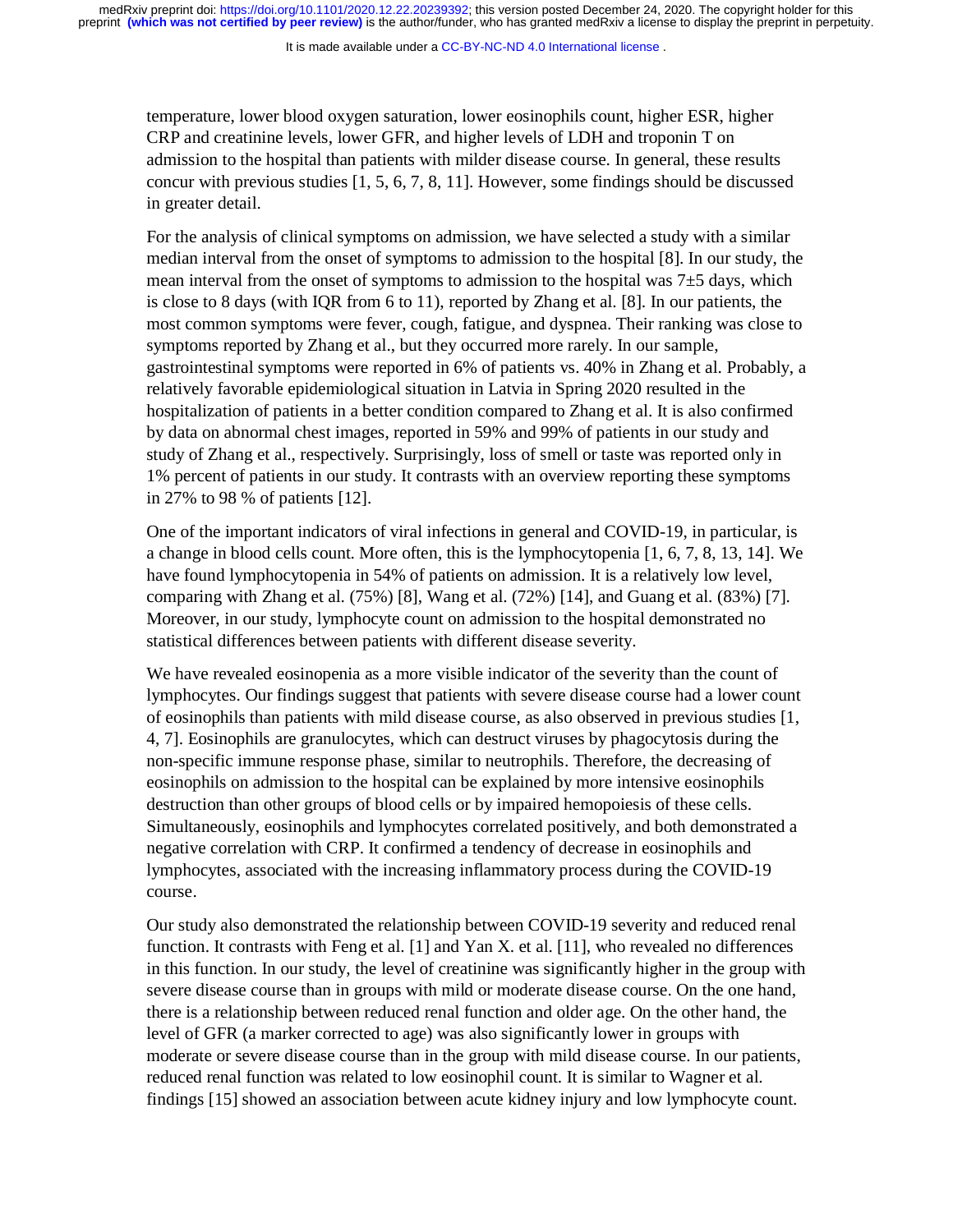It is made available under a [CC-BY-NC-ND 4.0 International license](http://creativecommons.org/licenses/by-nc-nd/4.0/) .

CRP and ESP are markers of an inflammatory process in infectious diseases. We have found significant elevation of their levels in severe patients with COVID-19. It confirms the findings of Zhang et al. [8] and Yan X. et al. [11]. Moreover, CRP was positively associated with tissue damage markers - LDH and troponin T. Following Yan L. et al. [13], the rise in LDH level indicates an increase in the activity and extent of lung injury in critically ill patients with COVID-19. As a marker of cardiac involvement, troponin T level is also elevated in patients with severe COVID-19 [16]. In our study, both tissue damage indicators were higher in patients with severe than moderate or mild disease course. These findings confirm previous results [1, 10, 16, 17].

Unexpectedly, in our study, D-dimer demonstrated no differences between groups contrasting with previous studies [1, 4, 8, 10]. A possible explanation is related to a relatively low count of D-dimer measurements in our patients at the beginning of the pandemic in Spring 2020.

The analysis of results showed the relationships between blood oxygen saturation, as a parameter of respiratory failure, and blood tests of inflammatory processes, renal function, and tissue damage in COVID-19 patients. It indicates that CRP, ESR, LDH, troponin T, creatinine, and GFR are indicators for monitoring patients' condition.

A relatively low number of patients in Spring 2020 was a positive trend and, simultaneously, a limitation of our study. There was a limited opportunity to predict disease severity or death because some measures were performed on a limited number of patients. Taking into account these shortcomings, we have started a prospective study in September 2020.

In conclusions, the most unexpected discrepancy with other studies was observed in the rate of gastrointestinal symptoms and self-reported loss of smell or taste on admission to the hospital. A limited number of patients reported them in our sample. The low eosinophil count was also pronounced in our patients with severe disease course, while other studies revealed a low lymphocyte count under severe COVID-19.

The progression to severe COVID-19 was associated positively with ESR, CRP, creatinine level, LDH, troponin T and negatively associated with blood oxygen saturation, eosinophils, and GFR on admission to the hospital. Therefore, patients with severe COVID-19 demonstrated lower renal function and a higher level of inflammation and tissue damage than those with a milder disease course. These indicators can be applied in the clinical assessment and monitoring of patients. Further research in Latvian patients can be useful for the specification of significant trends and correction of clinical guidelines.

#### **Acknowledgments**

This research is funded by the Ministry of Education and Science, Republic of Latvia, project "Clinical, biochemical, immunogenetic paradigms of Covid-19 infection and their correlation with socio-demographic, etiological, pathogenetic, diagnostic, therapeutically and prognostically important factors to be included in guidelines", project No. VPP-COVID-2020/1-0023."

The authors would like to thank Rīga Stradiņš University and Riga East Clinical University Hospital for organizational support.